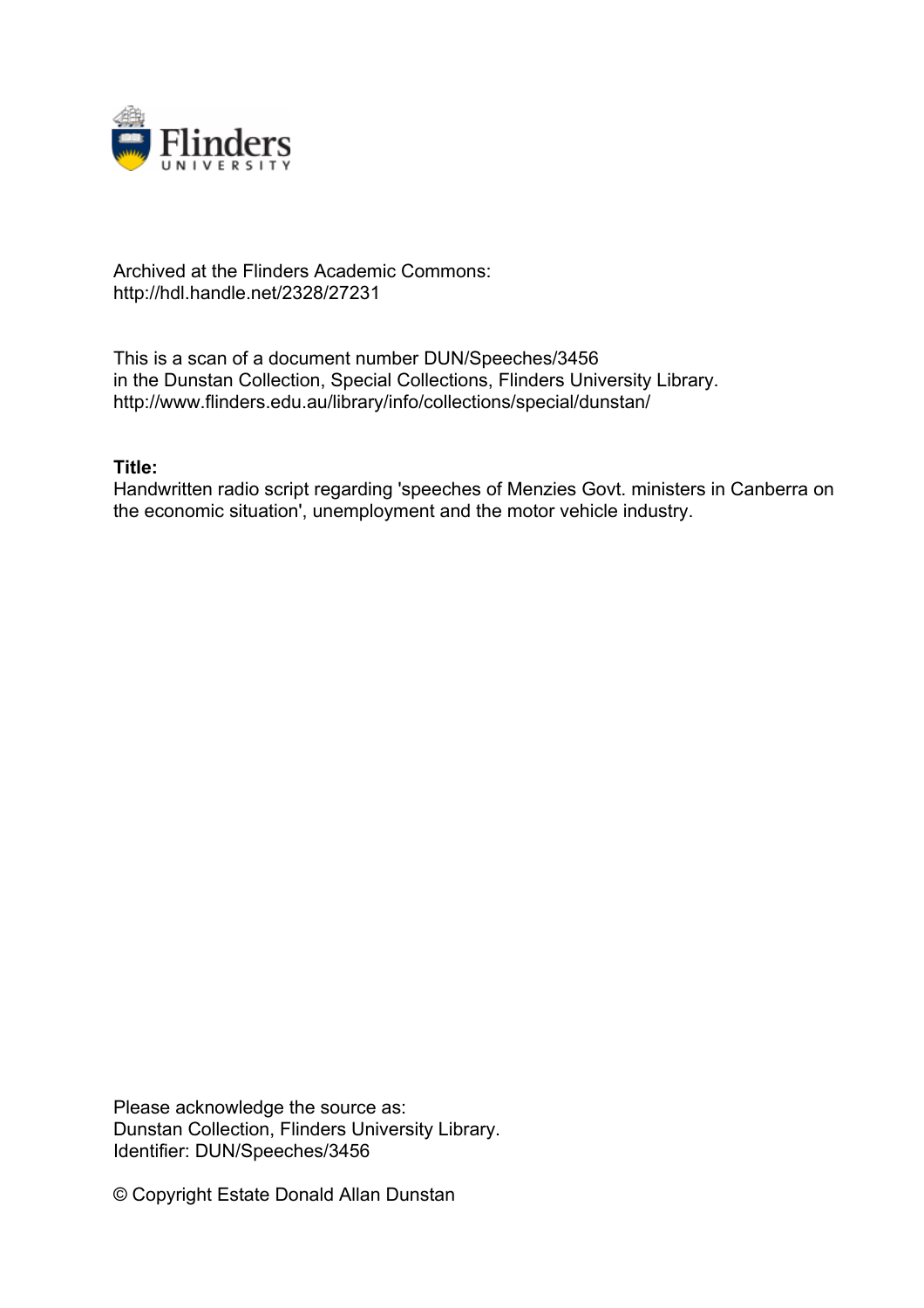$D.A. D. 564$ d'aoûd evening.  $3456$ It has been directing to learn to the speeches of Munzies four minimientes in landerse on the economie situation. -at hast ut would he directing of it were not infusionating. Accordany to the leader of the Games. in the Senate, we were previously in a State of aver full employment . This had to be stopped And what is overfield<br>samployment? A State of appointment That is a bod thing according to the Cart. Nous Alat une hour avec 70,000 unemployed, we stell have full employment : according Zo des Gorro.<br>And what is fulle imployment : Not, versording to the Menzie defini tion, when all employable worker an employed. Un no Et men uppourty a Scale of offairs when then are soone montres worked not employed, and sam jobs, myching, skill, thai wootens a gouat consolation to on unemployed tions was, desperatily trying to kiep his Wife and friend fy our of land of the de la de l'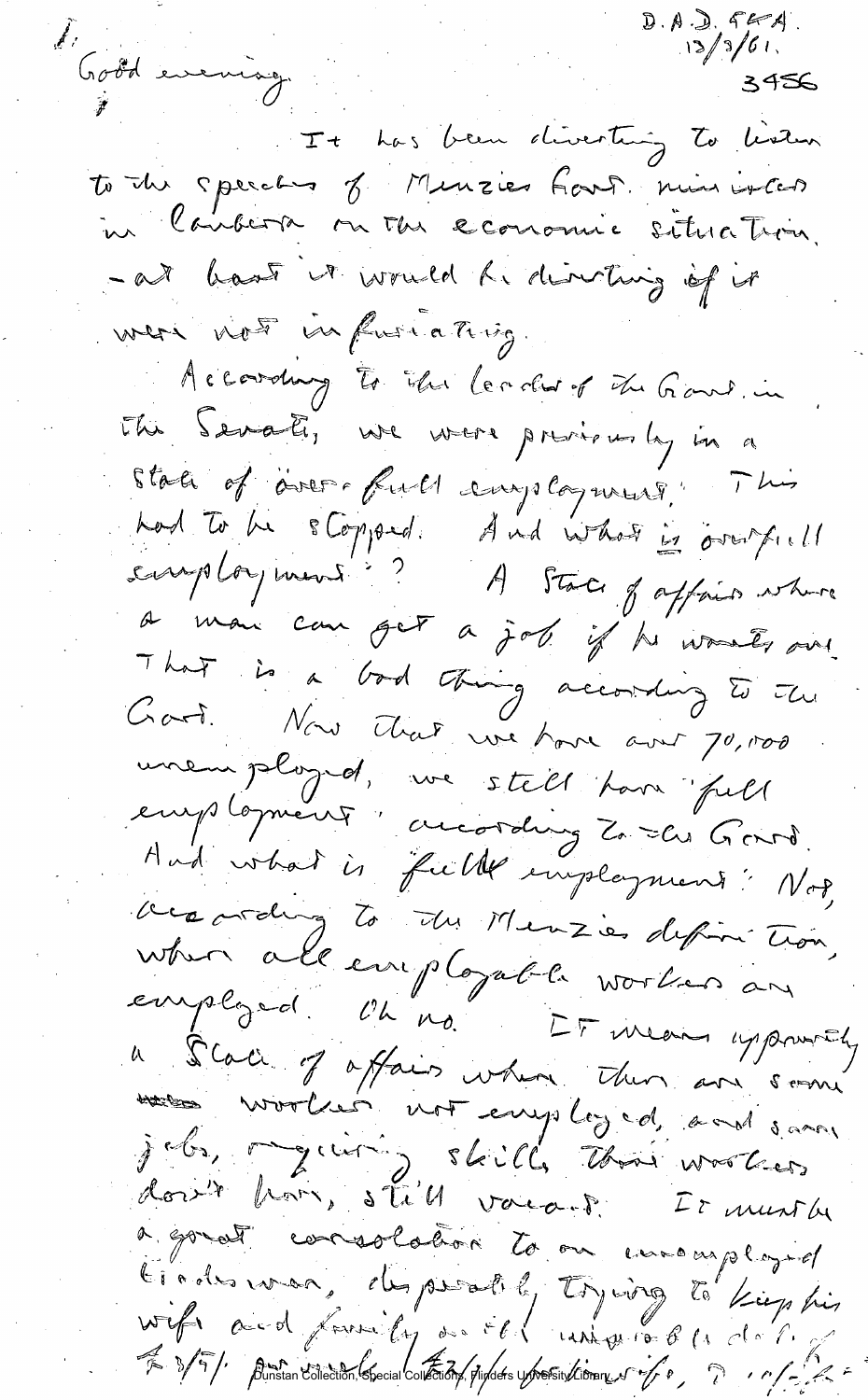his first child, not projecting the general subscriming To bun To be Told by The Good That There is northing to what y about - we still hour jobs available in other trades for which he has not hem trained and for which he has no reasonable oppostunity Jobtsining in vicessory training. Sitropolite in measurement the Rutter Avotorba by doublething I doubletall - by gardy wang borns in manings they donit prost te dessoibe out pourt plight as the good proposity in the world oss, voor, of those, facing difficult two, In Corrida There is carrieramplyment. In the U.S.A, in the very wroter inclusion which are so examined to S.A.'s induction emplyments and enluding Sabstrative that composes which<br>operate home that an growing and<br>along to home trouble everyth without<br>Governmented burgling But that the<br>situation sbould be boyer hody exceeded ly exampniée parcisies which were univers E 50 1), publican collection, special cylections, reflexabiled with librarily the in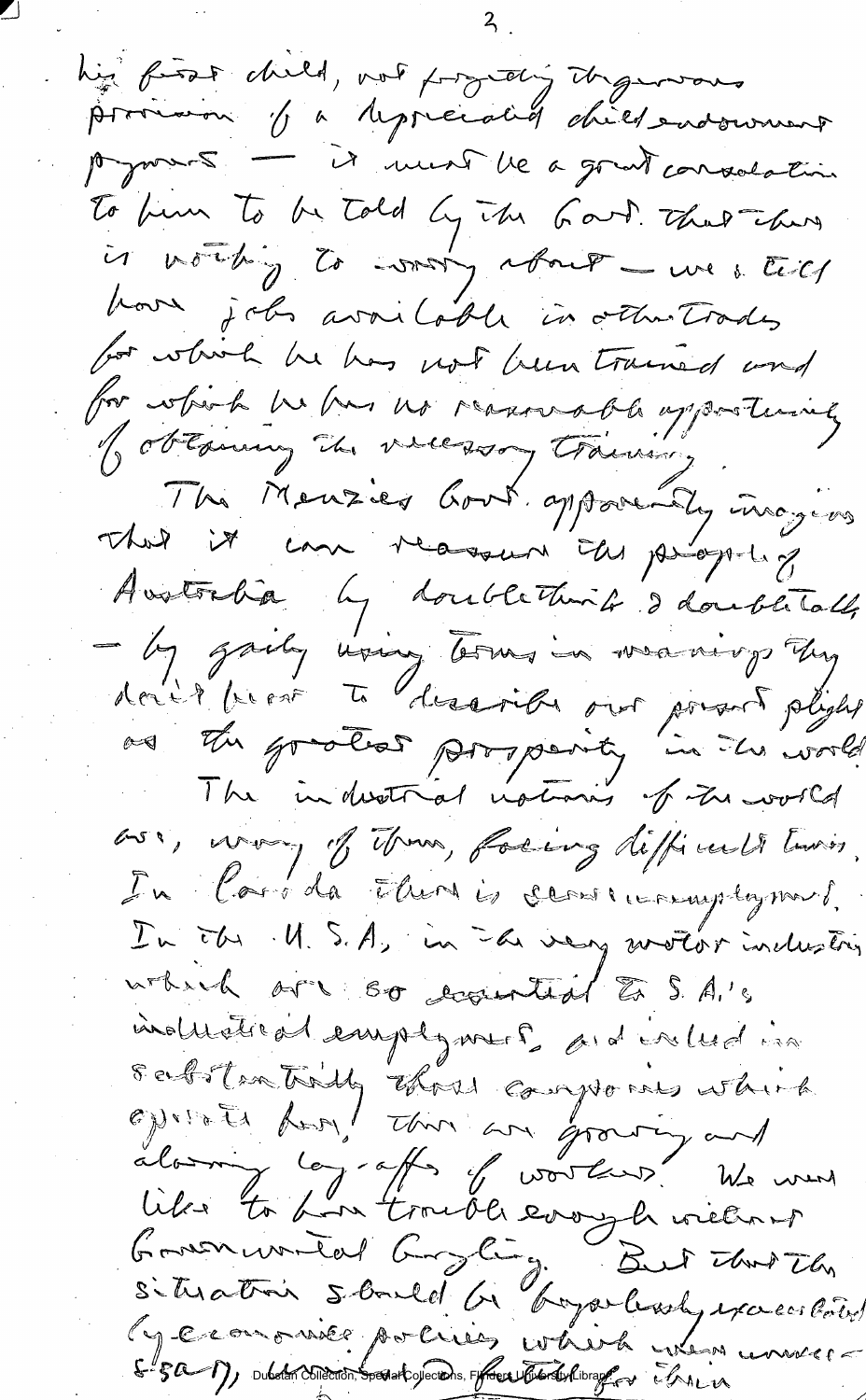published purpose, is command folly of the to most discotrous find. Portoges than it was as much by design as by according, that for Ebra to diseases of hundred of motor Divillation working Can't winds in S. A. un addition to the AL inost answer. dismission received no publicity of will - they would bare insert the cooring of sight note any in Combustor The people of Australia are being togler the hod way that mutitary Loir a Gast which is proposed to plac.<br>our lecoroso, caronel gros to investive? introlored y incomes by sinter adaptive Social savice, me vill por rétire The stability was the full employment But I'm not just group logy an place in them I dondy vy lit lallez. From word sa I'm going to try each Mordy pagelar, to bring you actual coses y de chips I has bus Calling aro 5 - gas will hear prople who are in very mort suffery formi la polices of Librard Gort, Call 1 - Can So Dunstan Collection, Special Collections, Finders University Library.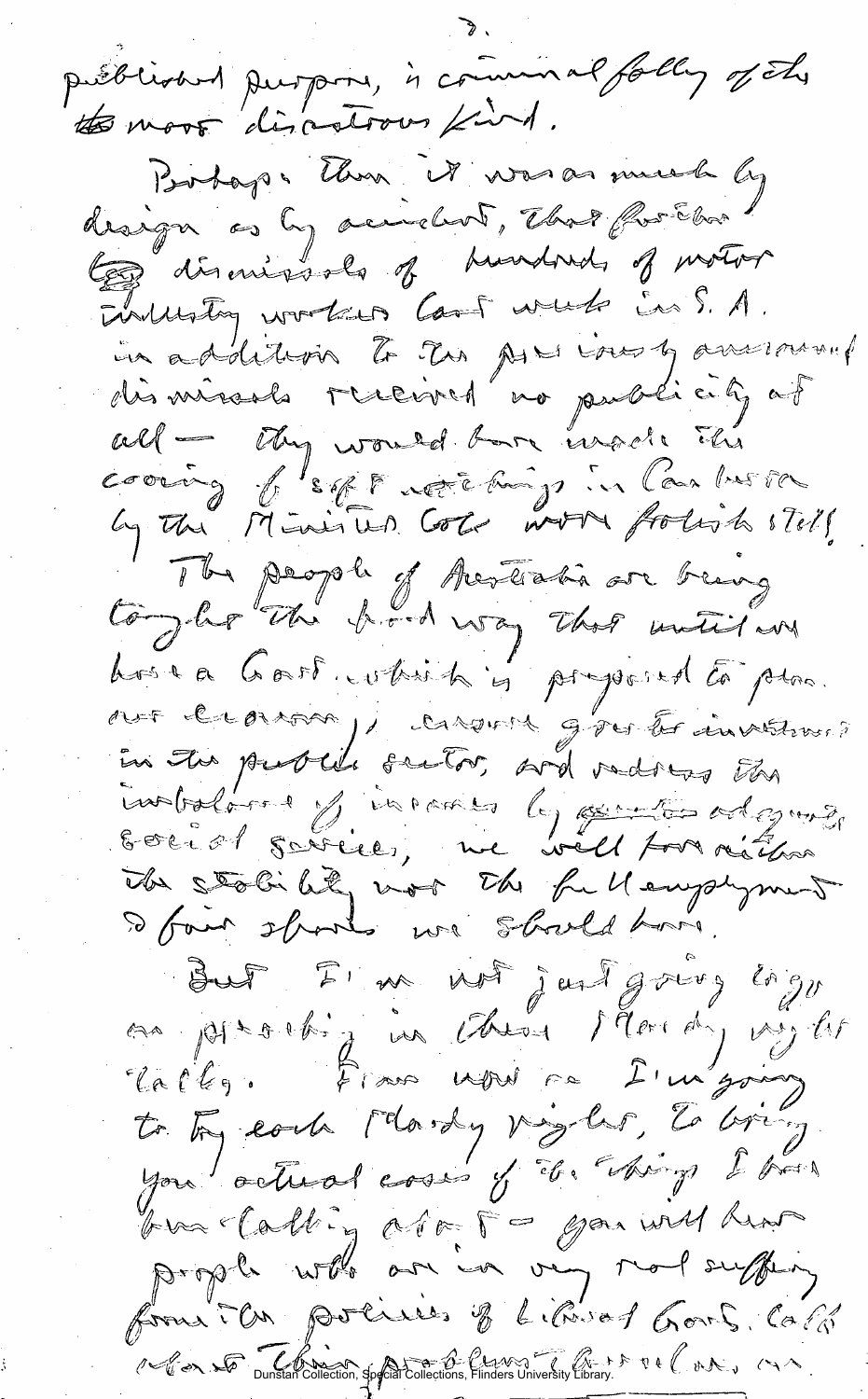Dhé program. All Lotour vill he able "To sur jour house for our sorgetion far? ensures That community obligations an met, When you have to their people talking to une remember. in other circuitstances was joy. Autrican could be in the stare players. I by a you will all listen - a dge yav frerdste lesten = in carlicay L'Oring To you there is a busing / 1000 To Car Grant by The communicaty. Grøde y Co. Dunstan Collection, Special Collections, Flinders University Library